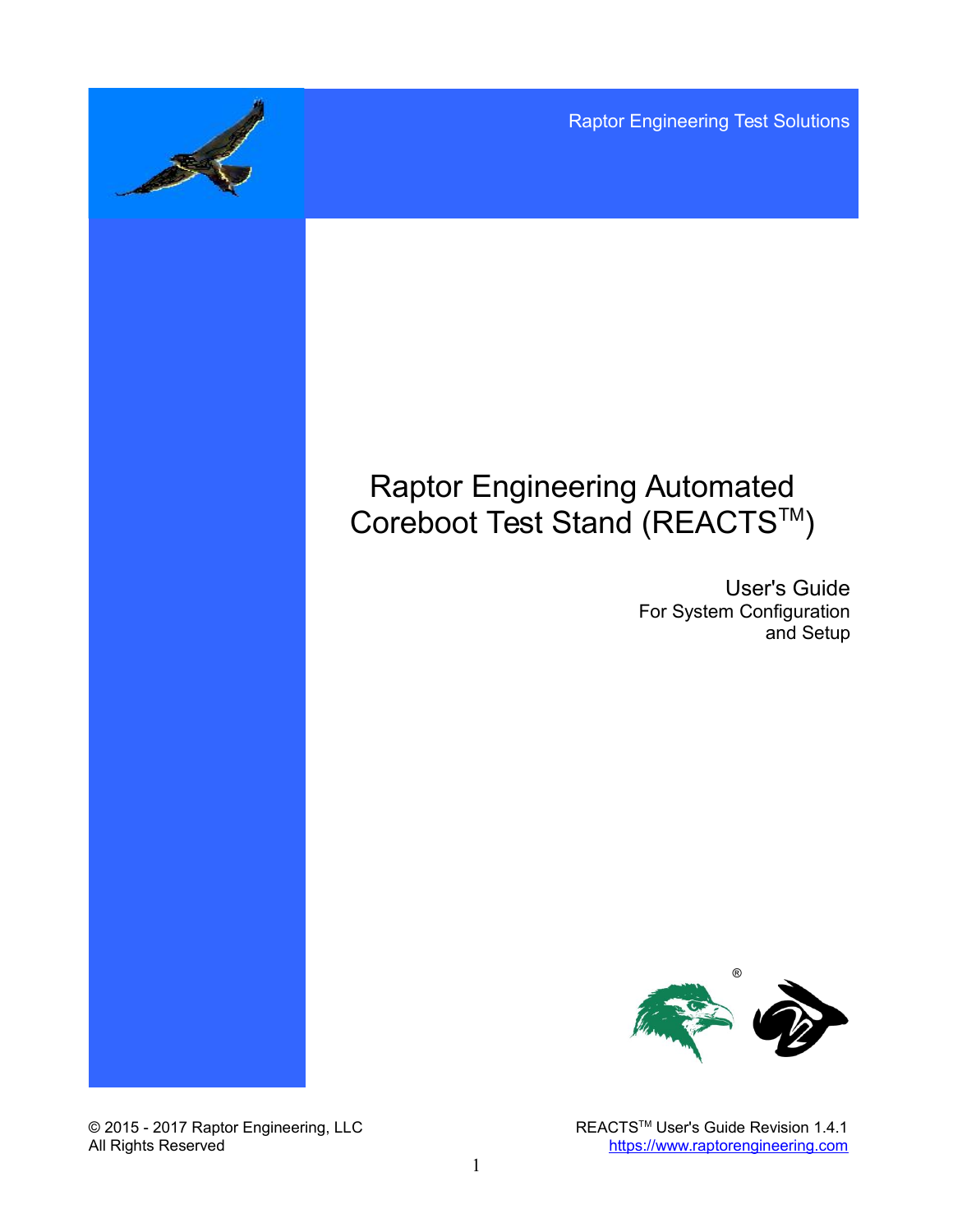# Table of Contents

- **Chapter 1** Introduction to the Automated Test Stand
- **Chapter 2** Basic Hardware Setup
- **Chapter 3** Software Configuration
- **Chapter 4** DUT Initial Setup
- **Chapter 5** Gerrit Integration
- **Chapter 6** Test Flow
- **Chapter 7** Troubleshooting
- **Appendix A** Required Hardware
- **Appendix B** DUT Signals and Wiring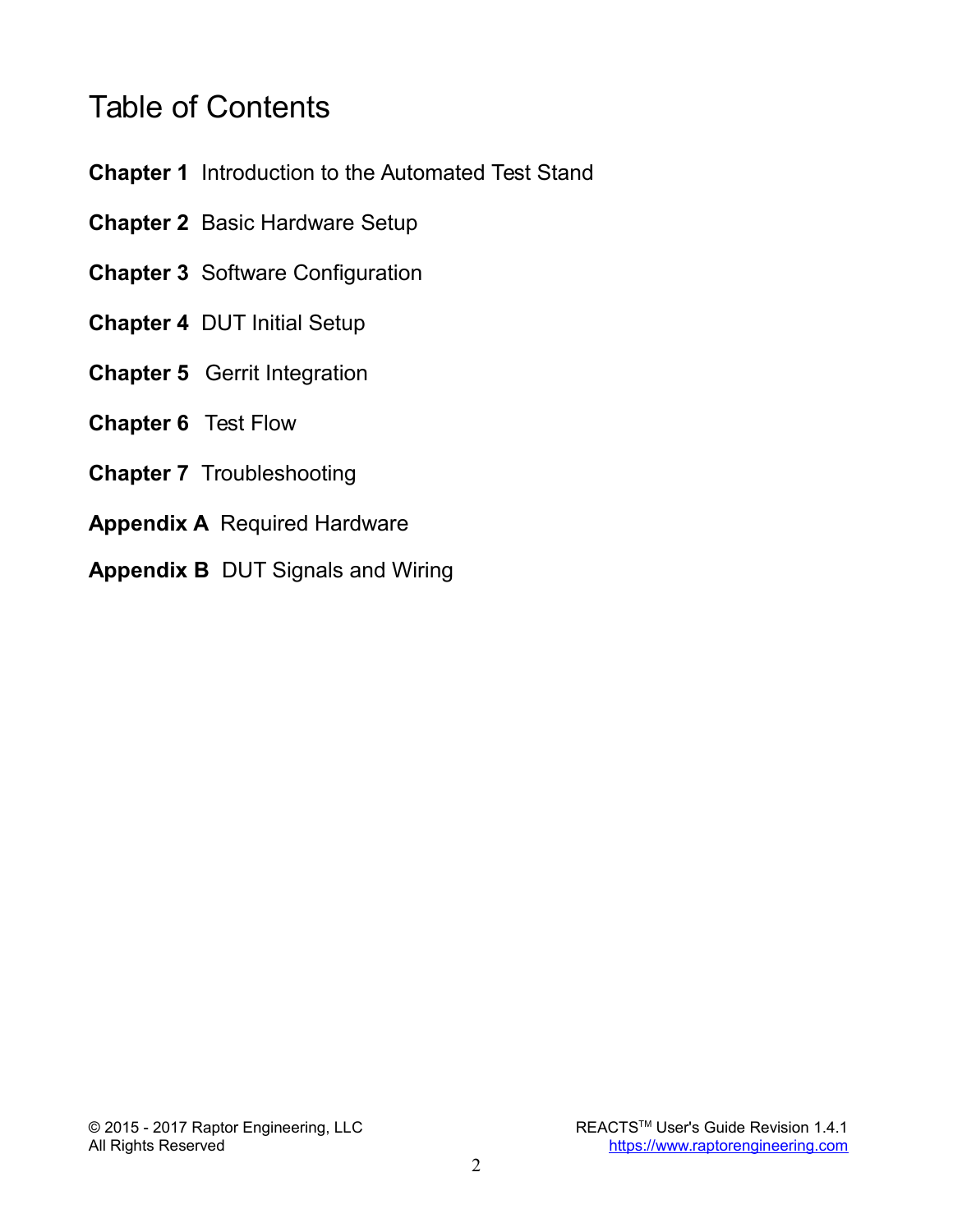# **Chapter 1 Introduction to the Automated Test Stand**

The Raptor Engineering Automated Coreboot Test Stand (REACTS™) is a combination of software and commercial off-the-shelf (COTS) hardware that, when combined, enable automated verification of coreboot functionality for a set of user-provided devices under test (DUTs). The verification software supports testing of both mainline GIT and Gerrit proposed changes; each test source can be activated or deactivated as desired. All tests run in parallel, with final verification being uploaded to Gerrit or the board status repository/mailing list once all tests have completed and results are known. The test stand supports automatic detection and recovery from DUT hardware failure; therefore, it is unlikely to generate spurious false negatives.



Fig. 1.1 Simplified Diagram of Automated Test Stand

To achieve this functionality, several systems are utilized. At the hardware level, a small, low-power, ARM-based single-board computer (SBC), such as a Raspberry Pi or a Beaglebone Black, is used to control device power, reset, and NVRAM clear for each DUT. Optionally, a USB-based main power switch may be utilized to forcibly cycle power to each DUT; this is useful for laptops or other systems with an embedded controller (EC) that may become unresponsive to the normal GPIO-based

© 2015 - 2017 Raptor Engineering, LLC **REACTSTM User's Guide Revision 1.4.1** All Rights Reserved **[https://www.raptorengineering.com](https://www.raptorengineering.com/)**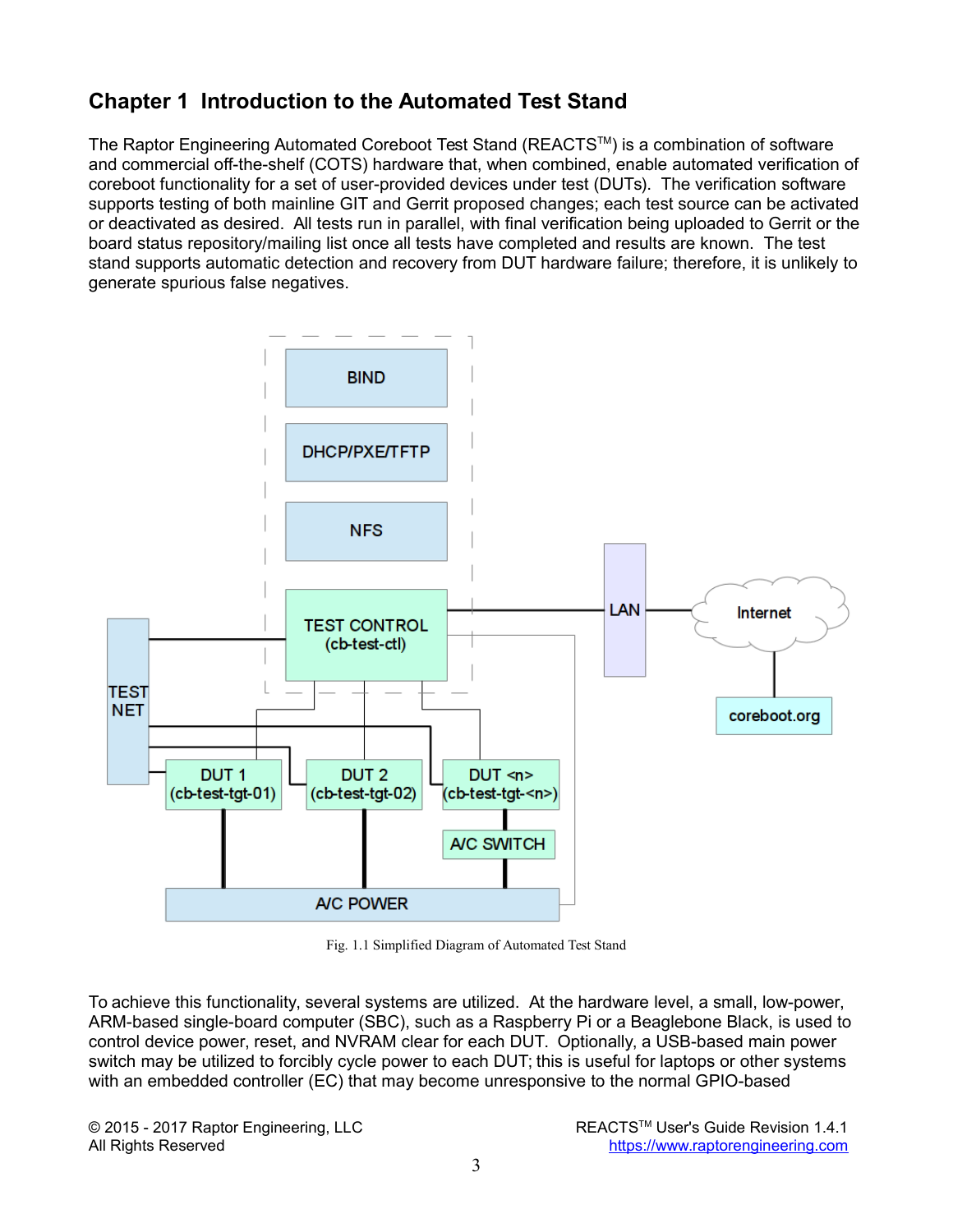power/reset signals.

Each DUT boots Linux from the central SBC. Linux is used for extended verification of DUT functionality; if Linux fails to boot, the DUT is immediately marked as failed. The verification process is controlled by the ARM SBC, and checks that:

- 1.) the DUT's CPU, RAM, and network adapter are functional
- 2.) coreboot's ACPI tables are valid
- 3.) DMI data is accessible
- 4.) cbmem is accessible and valid
- 5.) where enabled, nvram is accessible and operating normally

In the event of a DUT test failure, coreboot's fallback mechanism is utilized to boot a known-good romstage, ramstage, and payload. Provided the DUT's hardware is functional, coreboot is recompiled with serial debug enabled, and a second attempt is made to test the coreboot image. Log data is captured via the RS-232 serial connection during this second attempt and is stored for later upload and analysis.

The test process for QEMU is slightly different. As QEMU does not support nvram, a basic test sequence is used which does not utilize or test the nvram. Also, because QEMU requires a host computer, a dedicated server to which the test stand has ssh access is required.

All test control processes run on the SBC to save electrical power between test runs. Each mainline test run is fired via cron; when fired, the mainline test request is appended to the existing test queue.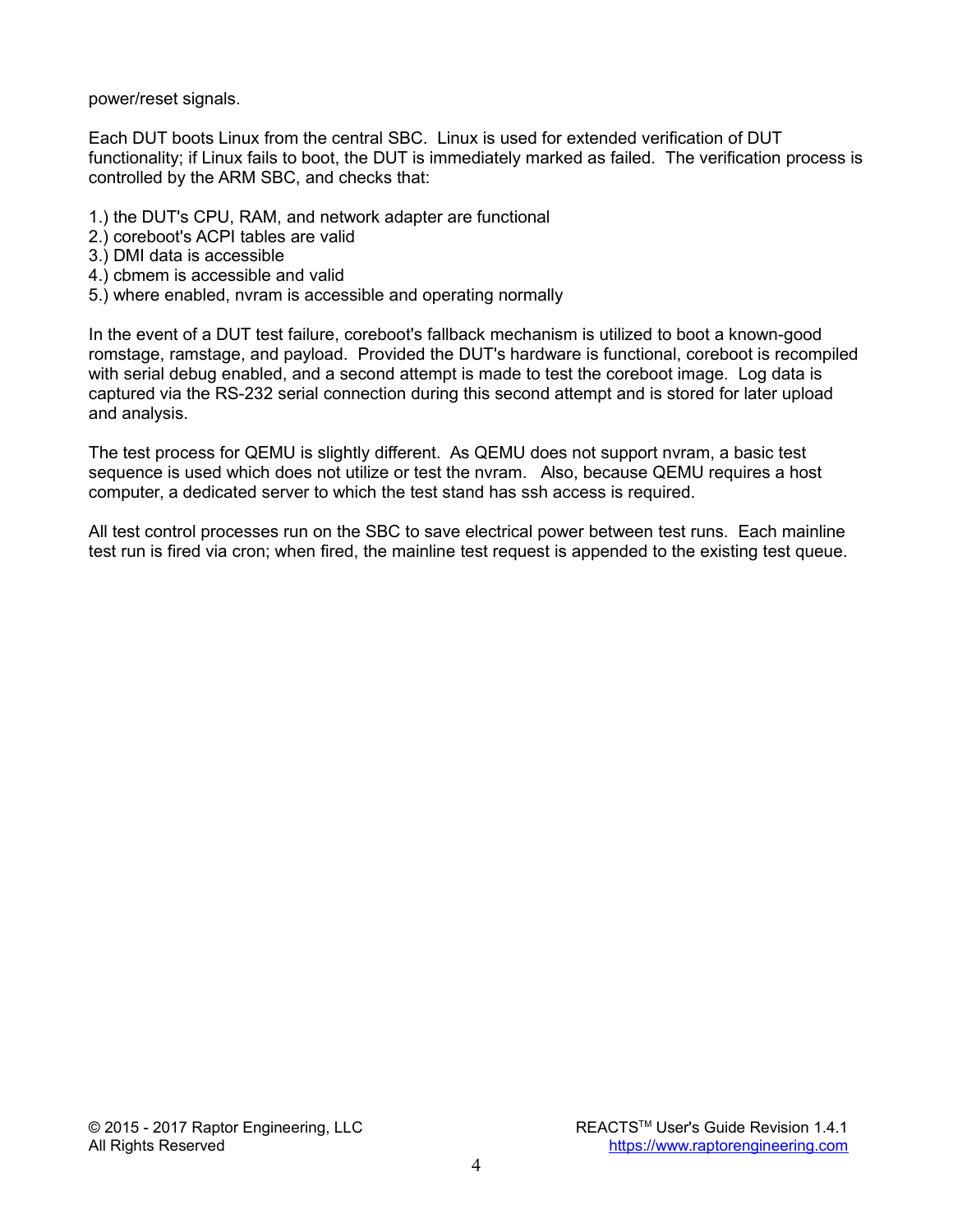# **Chapter 2 Basic Hardware Setup**

All DUTs and their associated hardware / software connections must support the following tasks:

- 1.) Power on
- 2.) Forcibly power off
- 3.) Force fallback boot
- 4.) Flash new BIOS image / switch to new BIOS image

DUTs may optionally support the following tasks:

- 1.) Reset
- 2.) Clear NVRAM

For most physical devices, power on will be handled via a single GPIO line connected to the power switch. Most desktop and server mainboards (excluding those with a BMC that shares the system Flash memory) will be able to use that same line to forcibly power off via the 4-second hard-off feature built in to most SuperIO devices. Devices that do not have an independent SuperIO or BMC device (such as some high-end servers and all laptops) will need to use an external AC power control device to forcibly remove power from the DUT. QEMU support, instead, utilizes host secure shell access to start and stop the virtual machine(s) (VMs) as needed.

If the 4-second hard-off feature is used, it is recommended that the reset line be connected to a GPIO so that coreboot does not attempt to start during the force-off procedure.

For most physical devices, flashrom, running under Linux, will be used to flash a new BIOS image; however, for QEMU, the new BIOS image file will be uploaded to the appropriate location, and the QEMU start command will use the new BIOS image file when requested.

In order to support a wide variety of DUTs, a simple Python script (board integration/target control) is used to execute the specific commands required to perform the above listed functions. This script calls functions in the user editable file /opt/raptor/dut\_control.py; this file must contain, for each connected DUT, appropriate code for the following commands:

power on normal power on fallback force\_power\_off resume flash\_rom

Each control function makes two parameters available to the Python code contained therein, target number and target hostname. These parameters correspond to the DUT configuration variables set in the main reacts.conf file, and are intended to make DUT control easier for certain common tasks.

The provided sample control file includes sample code for both a server mainboard with independent SuperIO and for QEMU. Recommended wiring, signal sequences, and timings for SuperIO-driven boards may be found in Appendix B.

Each DUT requires a dedicated RS-232 serial connection for capturing coreboot logs in the event that normal access mechanisms fail. It is recommended that one specific model of USB to serial converter be utilized, and that the requisite converters are attached to the control system through no more than

© 2015 - 2017 Raptor Engineering, LLC **REACTSTM User's Guide Revision 1.4.1** All Rights Reserved **[https://www.raptorengineering.com](https://www.raptorengineering.com/)**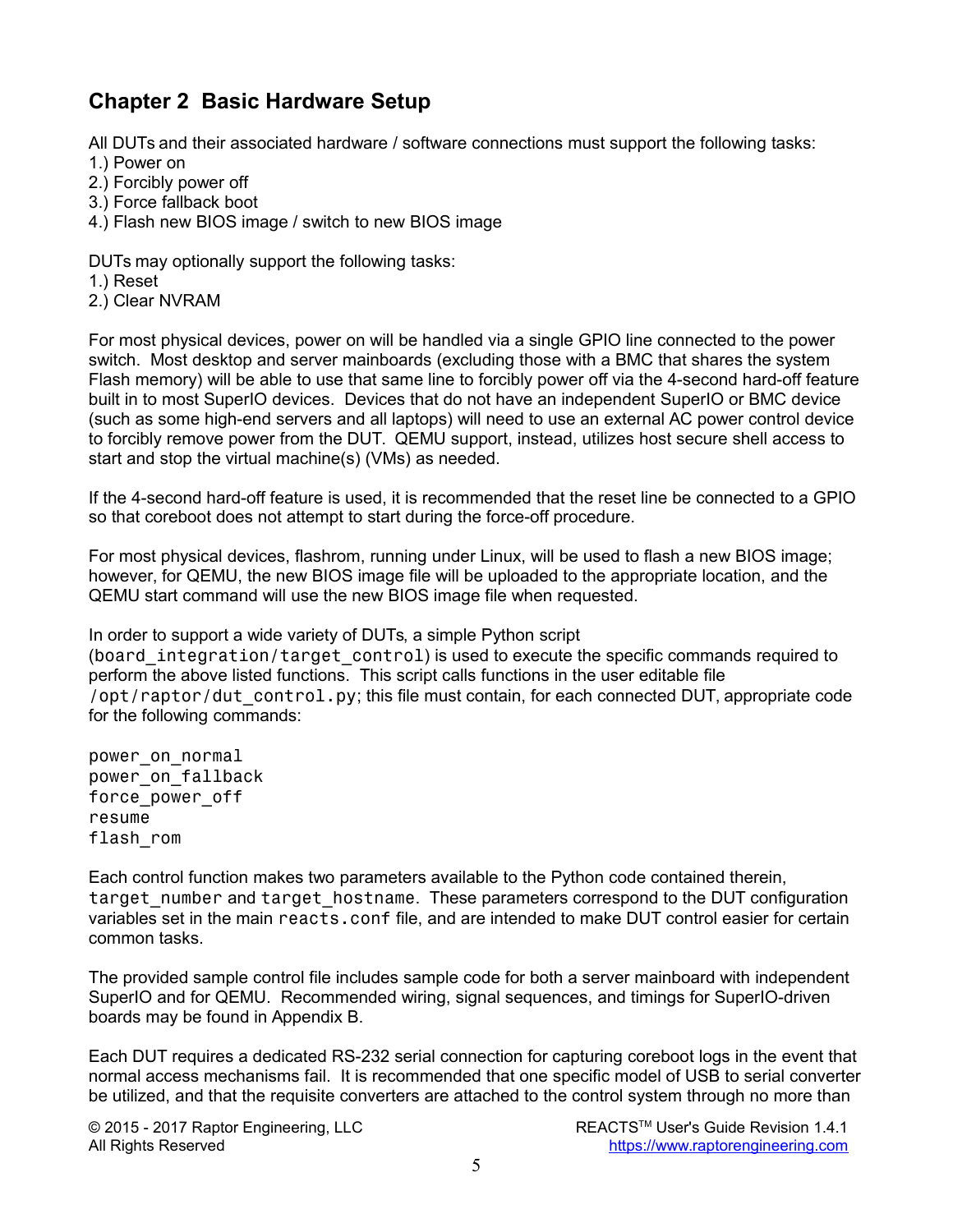one level of USB hub. If these conditions are met, the REACTS™ system assigns each serial port a unique device node based on its physical location on the USB hub(s); these device nodes start with /dev/ttyCBTGT and end with a unique two-digit number.

All DUTs are connected to an isolated, REACTS™-internal network. The Ethernet port on the DUT connects to the external, Internet-connected network, while the internal network is serviced by a dedicated USB to Gigabit Ethernet adapter.

Certain targets, for example those with SPI-based Flash devices, can use an external flash mechanism. Each REACTS™ control system contains an SPI master that can be used to externally write firmware images to the SPI Flash memory of a single target. This method of operation requires that the target fully release the SPI control signals before the external firmware write can proceed; the recommended wiring shown in Appendix B assumes the Flash device has been completely removed from the DUT and is now present on the interface board. The recommended wiring also forcibly disconnects the associated signals from the target before attempting external SPI access.

On certain targets this ROM removal and forcible disconnection may not be necessary to support the external flash mechanism. If forcible disconnection is not used, please note that some target board designs may require that the target be held in reset while target power is applied, while other targets may allow SPI access with target power removed entirely. Please see Appendix B for further wiring information.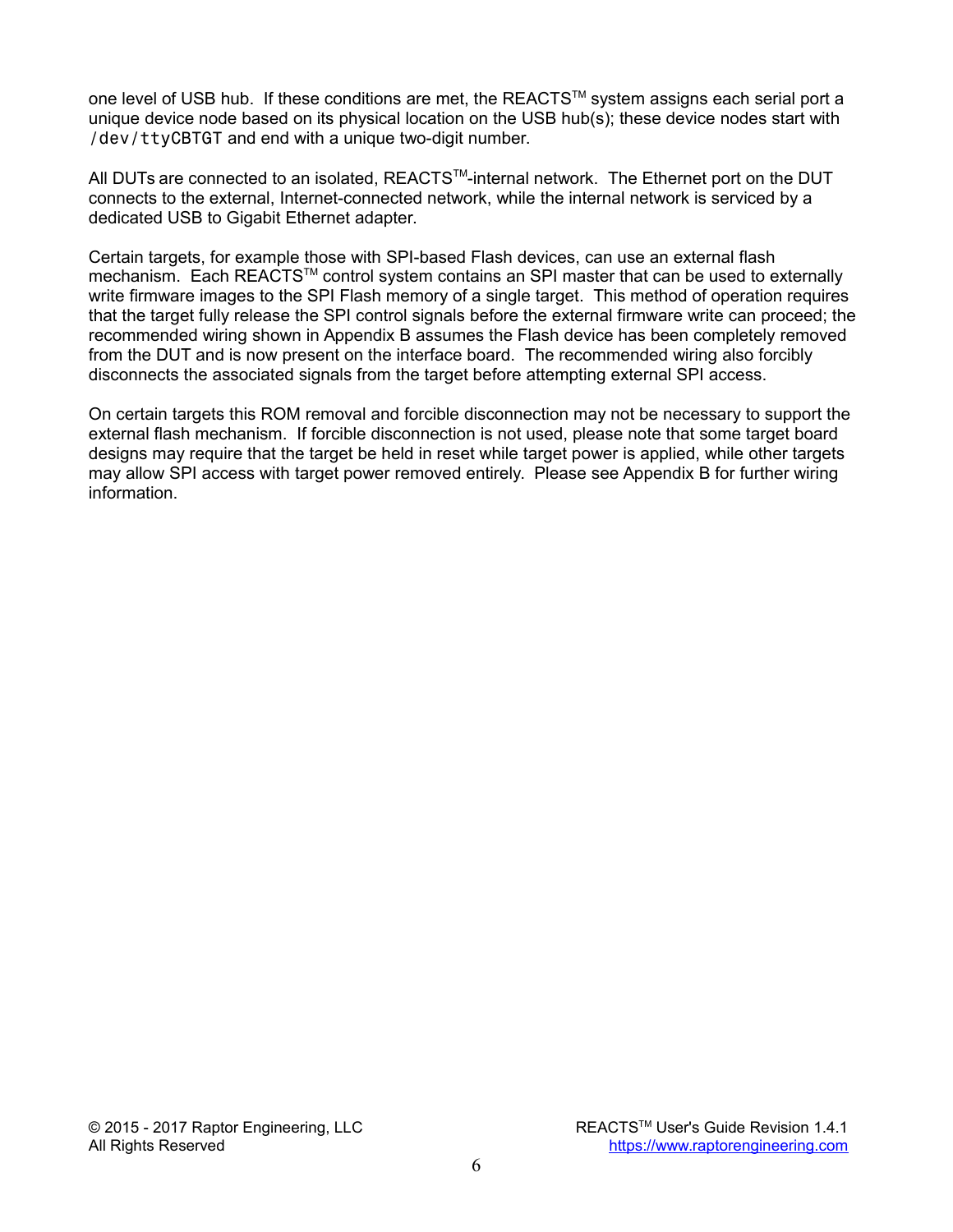# **Chapter 3 Software Configuration**

### **3.1 Initial Setup and Login**

After extracting the REACTS™ firmware image to your SD card and installing the firmware card into your SBC, you are ready to boot the system and run through initial setup and configuration tasks.

NOTE: When first starting your REACTS™ system, note that a configuration dialog may be displayed with several options including one to expand the root filesystem. DO NOT choose this option as it will have an undefined / undesirable effect upon the REACTS™ system.

The default login for the SBC is: username: pi password: raspberry

All of the setup commands in this document assume that you are the root user on the REACTS<sup>TM</sup> system. Therefore, you should switch to a root shell after login by executing:

sudo bash

Before using the REACTS™, or if you need to restore the default DUT system files for any reason, execute the following command to unpack the DUT system files:

/coreboot/create\_target\_nfsroots initial

After unpacking the DUT system files, you will need to restart the REACTS™ service before executing any tests.

### **3.2 Configuration**

The test stand configuration is stored in a single file on the control system (/opt/raptor/reacts.conf). The file has the following syntax:

```
[global]
board count = 2usb serial vendor id = 067busb serial product id = 2303external dns server = 8.8.8.8external ntp server = 0.pool.ntp.org
automaster interval = 1 https://myhost.com/coreboot/autotest/logs/
owner email = \langleyour Email address>
toolchain update command =[smtp]
host = <your SMTP host>
user = <your SMTP username>
pass = <your SMTP password>
target = coreboot@coreboot.org
report build failures = 0
```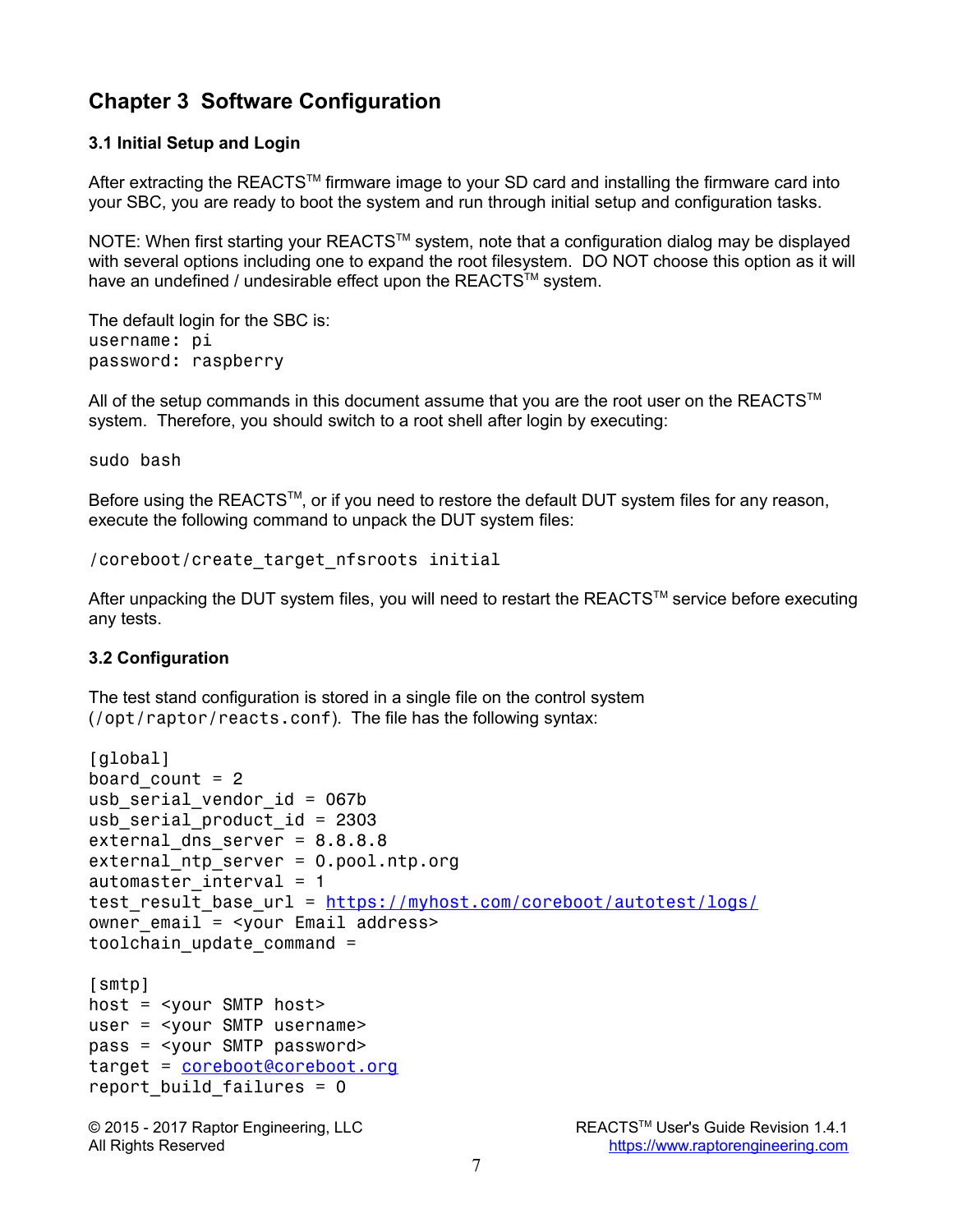```
min interval = 86400[gerrit]
port = 29418
host = review.coreboot.org
user = <gerrit user>
email = <test stand commit Email address>
author = Raptor Engineering Automated Coreboot Test Stand
pkey = /root/.ssh/id rsa gerrit
mode = reviewer
project = coreboot
branches = master
[board 0]
enabled = 1extended test = 1video test = 0suspend test = 0external flash = 0
external flash failsafe rom =
friendly_name = ASUS KFSN4-DRE
serial device = /dev/ttyCBTGT01
serial remote host =serial remote pkey =camera_device =
host name = cb-test-tgt-1boot timeout = 300build timeout = 3600video decode timeout = 10architecture = x8664net adapter devname = eth0kernel boot arguments =
ipxe rom vendor = 14e4ipxe rom device = 1659mac address = 00:11:22:33:44:55[board 1]
enabled = 1extended test = 0video test = 0suspend test = 0external flash = 0
external flash failsafe rom =
friendly name = QEMU x86 64 Q35serial device = /dev/ttyS11
serial remote host = \leqQEMU host>
serial remote pkey = <QEMU host SSH keyfile>
camera device =host name = cb-test-tgt-2© 2015 - 2017 Raptor Engineering, LLC REACTS<sup>™</sup> User's Guide Revision 1.4.1
```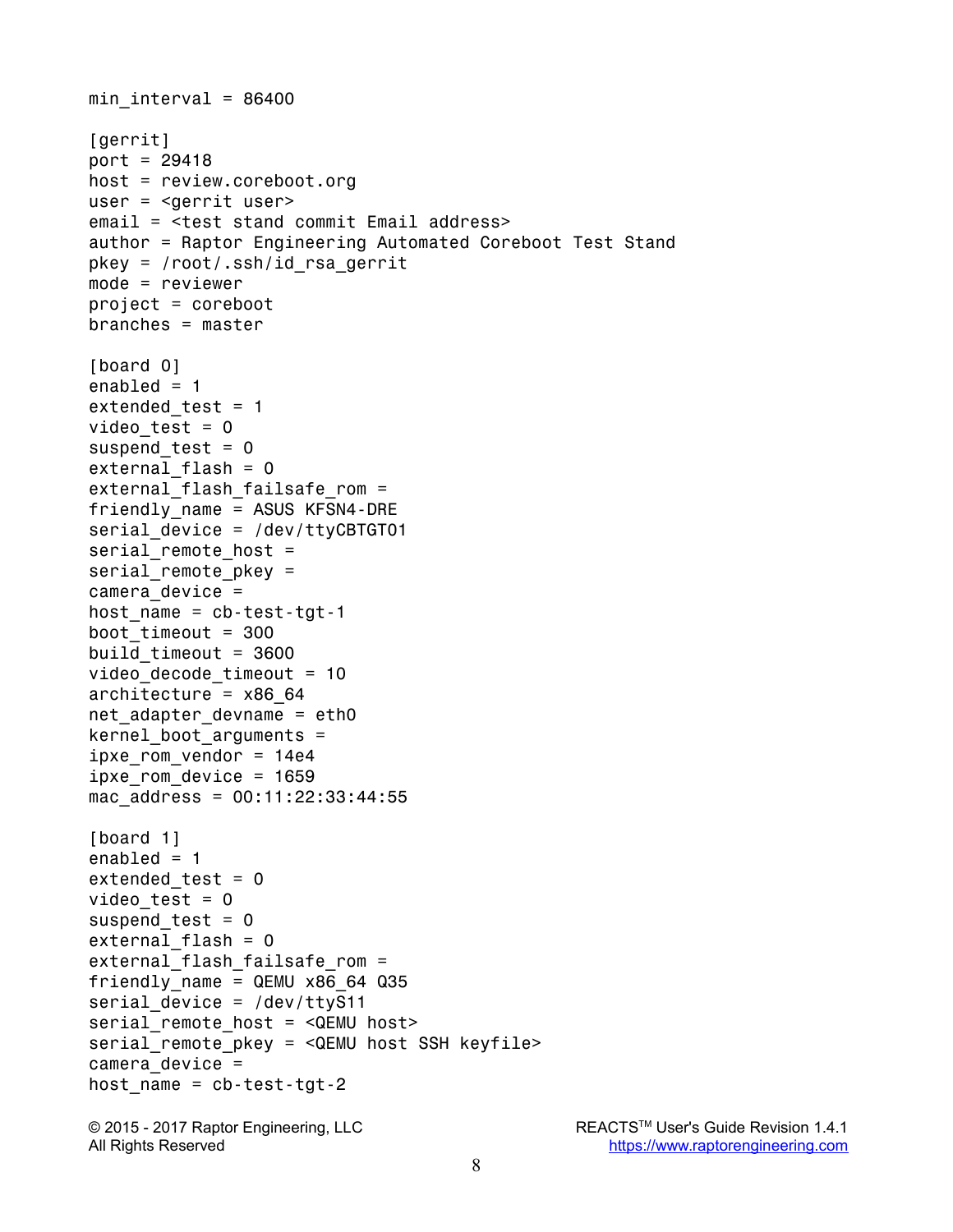```
boot timeout = 300build timeout = 3600video decode timeout = 10architecture = x8664net adapter devname = eth0
kernel boot arguments =
ipxe rom vendor = 8086
ipxe rom device = 100e
mac_address = 80:80:80:80:80:ff
```
Three main section types are supported:

#### **global**

Contains global information such as the total DUT count, USB to serial adapter type, and external DNS / NTP server addresses. automaster interval specifies the minimum delay between test runs against GIT master in hours; setting this to zero will disable testing of the GIT master branch.

#### **smtp**

Configures the external SMTP server used to report test failures. To disable external Email error reporting, set the host field to an empty string. min interval sets the minimum number of seconds that must elapse before another failure message is sent.

#### **gerrit**

Stores host, port, project, and authentication information for the master Gerrit server. The email and author fields are not used to authenticate to Gerrit; they are only used to create author information for the board-status repository. The REACTS can be also configured to test multiple branches; to use this feature, simply provide a comma-separated list of branches to test in the branches variable.

#### **board <n>**

Stores DUT-specific information, including the serial device to which the current DUT is connected. If the current DUT requires any Linux kernel options to boot correctly, these options should be provided in the kernel boot arguments field. Similarly, if the network adapter connecting the DUT to the REACTS™ control system is not the default eth0 under a Linux kernel, the correct network adapter device name should be provided in the net adapter devname field.

The gerrit configuration section should not need to be modified except to enter your Gerrit bot account username, key file location, and to set the testing mode. Two testing modes are supported, reviewer and all. Reviewer mode only tests changesets for which the REACTS™ has been added as a reviewer, while All mode tests all changesets that are uploaded to or modified on Gerrit.

The board count variable in the global section sets the number of DUTs connected to the control system; there must be an identical number of monotonically incrementing [board n] sections provided within the configuration file.

The REACTS™ uses a prebuilt toolchain to build test images in order to provide usable testing rates. When changes are made to the coreboot sources that alter the toolchain subcomponent versions, builds may fail due to the stale, cached toolchain binaries. The REACTS™ detects this condition in the regularly scheduled automaster builds, and will subsequently execute any command provided in the

© 2015 - 2017 Raptor Engineering, LLC REACTS™ User's Guide Revision 1.4.1

All Rights Reserved **[https://www.raptorengineering.com](https://www.raptorengineering.com/)**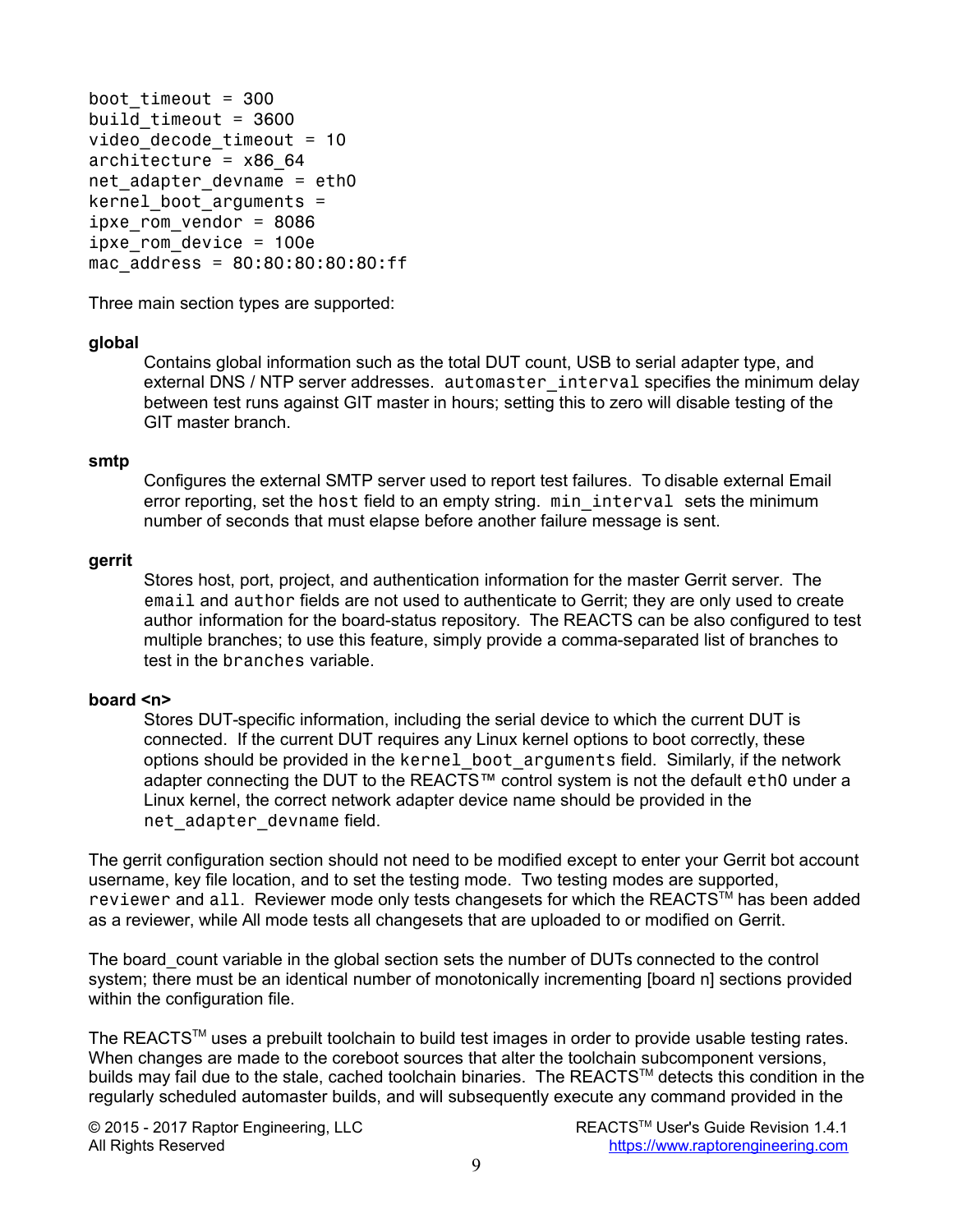toolchain update command configuration directive. If no command is present, or if the provided command exits with a non-zero return code, the REACTS will leave the toolchain failure flag set and abort all subsequent tests pending a required manual toolchain update. Licensed REACTS™ users with an active support contract have access to signed build images generated by Raptor Engineering; for these users, the REACTS™ will automatically download and use the latest toolchain image on detection of a toolchain failure.

Each board can be disabled manually by setting the enabled field to 0. When a board is disabled, it is not included in the autotest results. Extended test is appropriate for most devices and should be set unless nyram support is not available for the selected DUT. The friendly name field will be used to label the DUT in all public autotest result entries, including Gerrit verification posts.

Each DUT must have its architecture, serial device, boot timeout, ipxe rom \*, and mac address variables set appropriately. For most DUTs, a boot timeout of 300 seconds is adequate; however, on slow DUTs or server boards with large amounts of ECC RAM, this timeout may need to be increased. Any DUT that has not fully booted into Linux before the timeout expires will be assumed to have failed verification.

After editing the configuration file, depending on which settings have been changed, you may need to restart the REACTS™ service before the new settings will take effect. In general, settings in the board sections do not require a restart, while changes in the global and gerrit sections do require a restart. However, if any board architecture settings are changed you will need to update the boot kernel images and DUT filesystems by executing /coreboot/create target nfsroots.

The REACTS™ can make use of an external NFS server via the optional external nfs server directive, provided that certain server requirements are met. If you require this option for your test environment, please contact Raptor Engineering at [support@raptorengineering.com](mailto:support@raptorengineering.com) for more details.

### **3.3 Remote Logging**

Certain systems, such as QEMU and various laptops, do not have a physical serial port available for capturing debug logs. Many of these systems provide an alternate means for log reception, for example USB EHCI debug via a host system. The REACTS™ can capture debug logs from a device node on a remote system; to use this feature the REACTS™ must have the ability to use an SSH private key to log in to the debug host system. Remote log capture is controlled by the following two lines in the board  $\leq n$  section of the configuration file:

serial remote host serial remote pkey

If serial remote host is not blank, the REACTS™ will attempt to log in to that system as root with the SSH keyfile specified in serial remote pkey, and capture logging information from the device node specified in serial device. No setup is performed on the device node; debug information is expected to be made available from the device node via a simple cat command.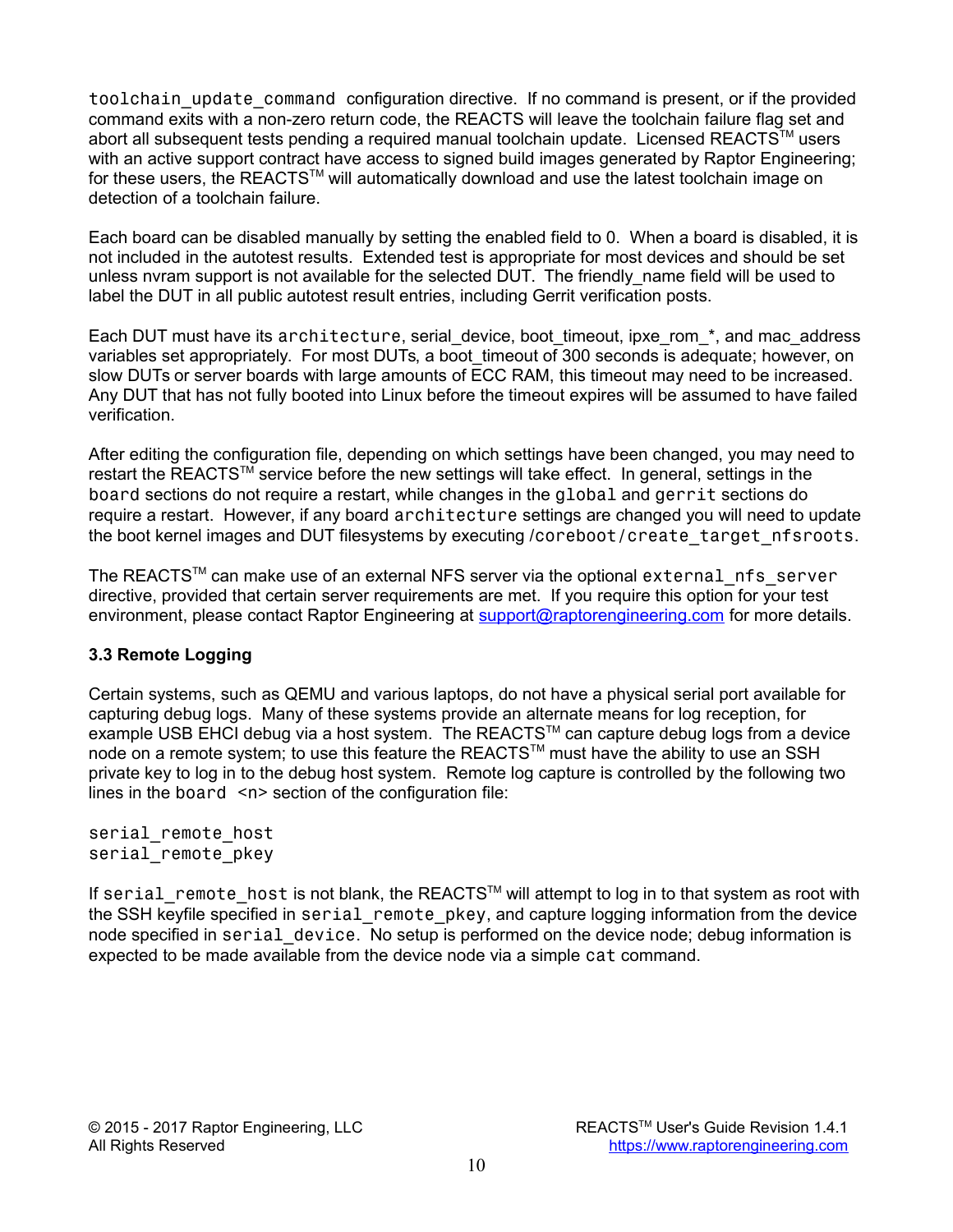### **3.4 PCI Device Check**

Each DUT can be scanned to verify that all specified PCI devices have been properly enumerated after boot has completed. To use this option, simply create a file in /opt/raptor/ following this naming convention:

reacts board <board id>.pci

In the .pci file for each DUT, list all PCI vendor and device IDs for which you wish to verify presence. Order does not matter, but if a device is listed more than once the REACTS<sup>TM</sup> will test for the presence of the total number of devices listed. For instance, a file named reacts\_board\_0.pci and containing the following entries will test for the presence of two Broadcom® NIC devices and an XGI® Volari<sup>™</sup> device on DUT 0:

18ca 0020 14e4 1659 14e4 1659

If a device listed in the assoicated .pci file is not present, the REACTS™ will report a PCI device enumeration failure. If devices are present that are not listed in the associated .pci file, the REACTS™ will ignore them and proceed with the rest of the testing sequence.

#### **3.5 Video Usability Test**

The REACTS<sup>TM</sup> supports validation of display device functionality for each DUT. To use this feature, you will need a separate USB webcam attached to the REACTS™ control system for each DUT with enabled display validation. Ensure that each webcam can see the entire display of the associated DUT and that the screen is in focus, for example by using zbarcam in graphical mode. Display validation is controlled by the following three lines in the board  $\langle n \rangle$  section of the configuration file:

video\_test camera\_device video\_decode\_timeout

If video test is not 0, the REACTS™ will attempt to use the video device specified in camera device to verify the functionality of the DUT display. The REACTS™ will wait up to video decode timeout seconds after DUT boot for display validation to succeed. If the display device attached to the DUT has an unusually long warm up period this value may need to be increased, otherwise the default of 10 seconds should be adequate.

If the webcam associated with a DUT is subsequently moved so that it cannot see the entire display of the DUT, or so that the focus is insufficient to obtain a clear picture, display validation will fail. As such, it is important to ensure that the webcam is affixed to a reasonably immobile object on order to avoid false negative test results.

### **3.6 Suspend Operation Test**

Correct operation of S3 (Suspend to RAM) can be tested by the REACTS™, provided that hardware and firmware support for the S3 mode exists on the DUT, and that the Linux kernel is capable of utilizing this support. To enable testing of the DUT's S3 suspend mode, first ensure that resume support for your DUT has been added to /opt/raptor/dut control.py, then enable testing via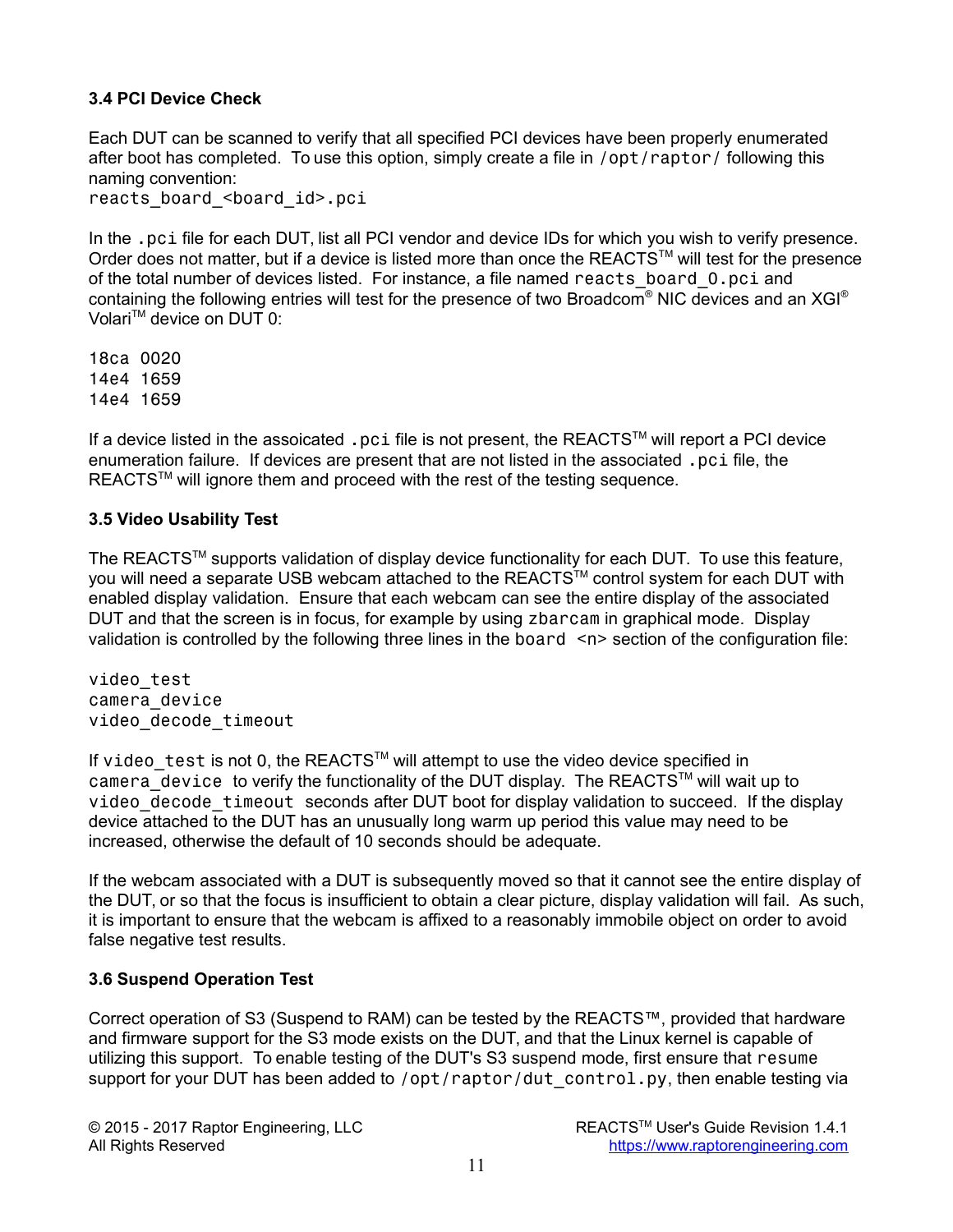the suspend test option in the board  $\langle n \rangle$  section of the configuration file:

suspend test =  $1$ 

### **3.7 External SPI Firmware Write**

The REACTS<sup>TM</sup> natively supports writing firmware images directly to a single DUT over SPI. Other protocols and additional SPI DUTs are also supported provided that compatible external hardware  $a$ dapter(s) are attached to the REACTS<sup>TM</sup> control system. To enable the external firmware write feature, ensure that the physical wiring to the DUT's SPI Flash ROM is completed per the example in Appendix B, then enable external flash write via these two lines in the board <n> section of the configuration file:

```
external flash = 1
external flash failsafe rom = /coreboot/target files/fallback roms/<x>.rom
```
Note that you will need to transfer the built fallback ROM from the DUT to the location specified in external flash failsafe rom prior to enabling the external firmware flash feature. Please see Chapter 4 for more information on building the fallback ROM image.

### **3.8 DUT Test Failure Reporting**

By default, the REACTS™ system reports any test failures to the coreboot mailing list via the report board test failure script, which uses the mutt program to assemble and send a failure message. The user-editable failure message body is stored in /opt/raptor/reacts\_failure\_message\_body.inc. If transmission of failure messages to the coreboot mailing list is desired, you will need to configure the SMTP server via the smtp section in the REACTS™ configuration file, and subscribe the Email address used to report errors to the coreboot mailing list.

### **3.9 REACTSTM Service Control**

The REACTS™ service may be restarted via:

/etc/init.d/reacts restart

It is not recommended to restart the REACTS™ service while any DUTs are booted and active.

### **3.10 DUT Malware Purge / Redeployment**

Due to the high privilege level of the software and firmware being tested on the DUTs, there is a small possibility that a malicious changeset could install malware or other type of unwanted persistent software on one or more DUTs. While this would not affect the REACTS™ control system or QEMU host machine by design, it is not desireable to leave any such malware installed on the DUTs as they have some limited Internet connectivity and thus could be used for nefarious purposes. To mitigate this risk, a new script has been introduced in REACTS™ system firmware version 1.2.0, /coreboot/redeploy\_target\_nfsroots. When executed, this script will wait for the current test cycle to complete (if any is active), then delete and redeploy the DUT nfsroots from the known-good tarballs present on the REACTS<sup>TM</sup> control system. All coreboot configuration data and fallback ROM images from the DUT are preserved. During execution of the cleaning script, all testing services are locked out to prevent spurious failures; when cleaning is complete queued tests will resume. As the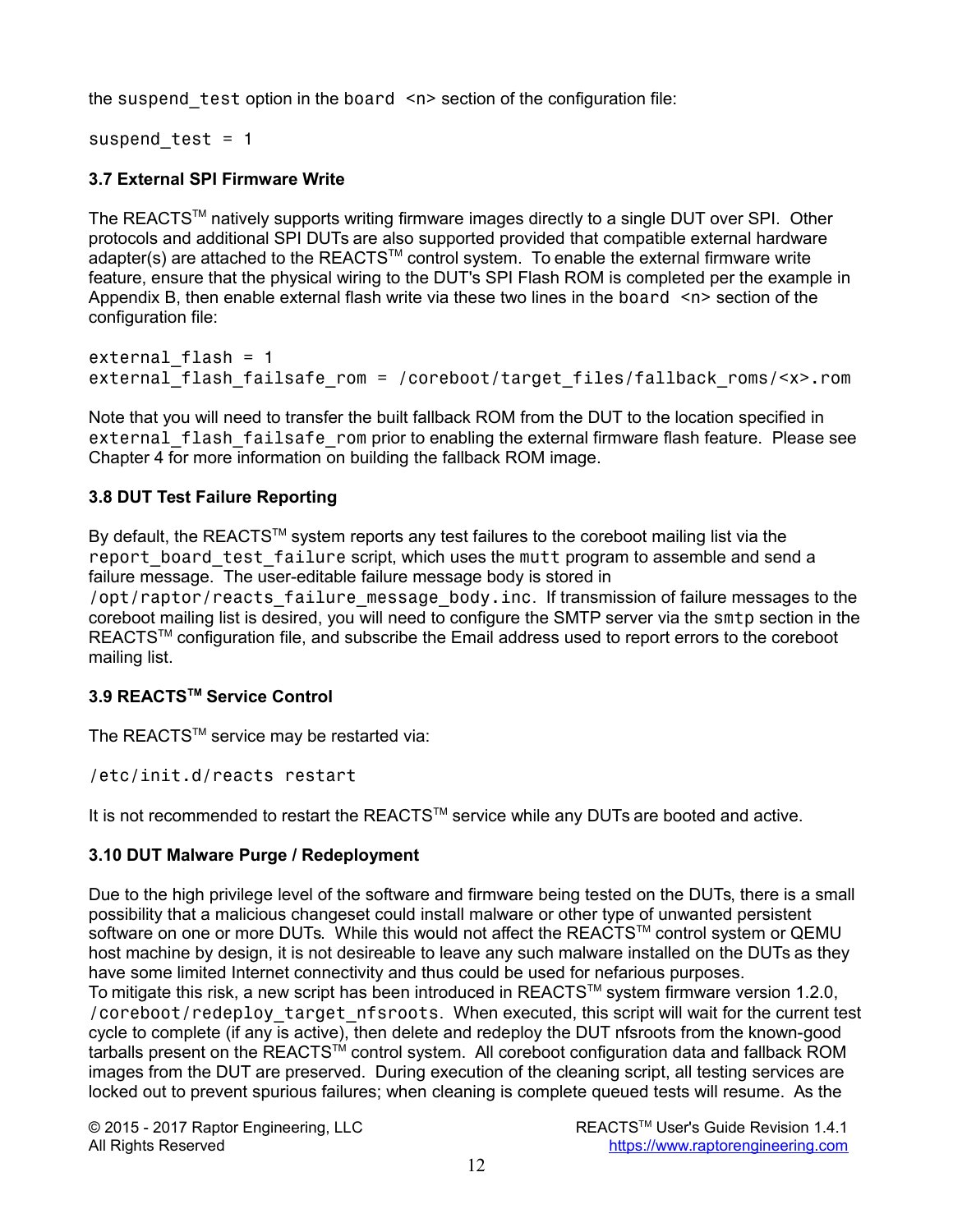speed of the cleaning operation depends strongly on the performance of the disk subsystem on which the nfsroots are stored, it is left to the user to decide how often this cleaning operation should be run.

### **3.11 DUT Configuration Backup / Restore**

If for any reason the REACTS™ control system needs to be reimaged, it may save considerable setup time to backup and restore the DUT configuration files. Two scripts have been provided for this purpose, back up dut configuration and restore dut configuration. Both scripts take a backup file name as the only argument; after creating the DUT backup file, the following files should be transferred off of the REACTS<sup>TM</sup> control system onto an external storage device for restoration after reimaging has completed:

- The DUT backup file created via /coreboot/back\_up\_dut\_configuration
- /opt/raptor/reacts.conf
- /opt/raptor/dut control.py

All of the above mentioned files should be restored to the REACTS™ control system after reimaging, and /coreboot/restore\_dut\_configuration should be run with the DUT backup file created earlier to fully restore the DUT configuration files to the new system image.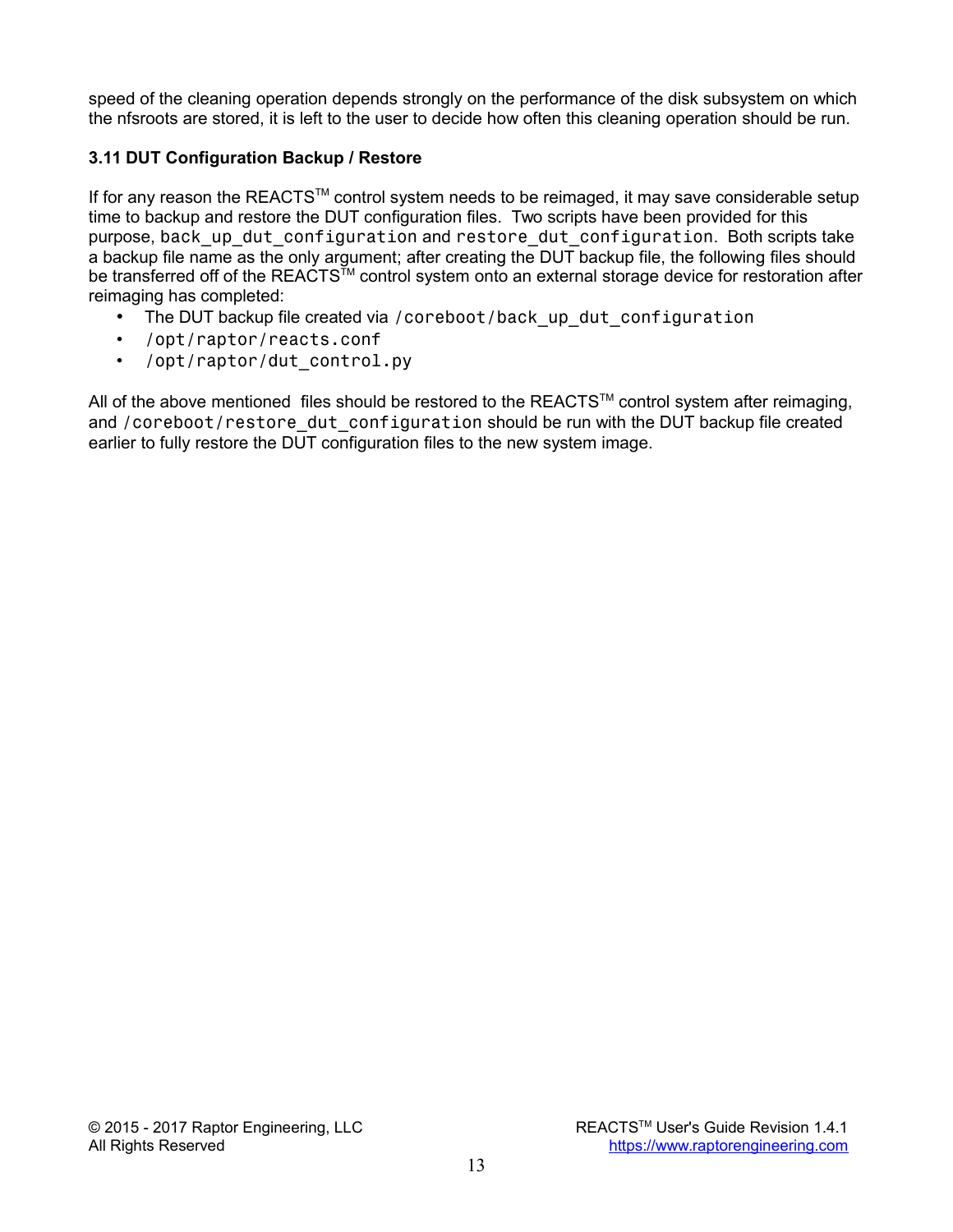# **Chapter 4 DUT Initial Setup**

Each DUT requires a small amount of setup before it can be enabled. The typical setup process follows:

### **Install coreboot**

Follow the board-specific instructions from the coreboot project to create a coreboot image with SeaBIOS payload, then flash it to your device. This coreboot image should include iPXE support for your network adapter. Verify that coreboot functions properly on your device before proceeding.

### **Connect the DUT**

Physically connect the DUT to the REACTS™ test system. At minimum, you will need a network connection to the REACTS<sup>TM</sup> internal network, power control signals from the control system to the DUT (see Appendix B for recommended hookups), and a RS-232 null-modem serial connection between the DUT and the control system. If a laptop or other machine with an embedded controller (EC) is being tested, you likely will need to connect the DUT's power suppy to a REACTSTM-controlled mains power switch in order to ensure the target is powered down when required by the control software.

### **Add the DUT to the configuration file**

Add or modify a board entry in the REACTS™ configuration file for the new DUT. Verify that the MAC address is set correctly, and that the new DUT is disabled (enable  $= 0$ ). Also ensure the DUT is connected to one of the serial ports on the control system, and that the device node for that serial port is set in the new DUT's board configuration section.

After modifying the REACTS™ configuration file, update the boot kernel images and DUT filesystems, then restart the REACTS™ service:

/coreboot/create\_target\_nfsroots /etc/init.d/reacts restart

### **Set up coreboot**

Connect the DUT to the internal REACTS™ network and boot it via iPXE. From the REACTS™ control system, execute the following command:

ssh -o UserKnownHostsFile=/dev/null -o StrictHostKeyChecking=no [root@cb-test-tgt-0<](mailto:root@cb-test-tgt-0)n>

where  $\leq n$  is the board number previously configured in reacts conf.

Once you have access to the new DUT, enter the following command:

/coreboot/build\_coreboot\_test\_image menuconfig

You should now see the coreboot menuconfig screen. Configure coreboot for this DUT, then exit. Recommended settings are to enable CMOS support, switch to the normal bootblock (if possible), and enable a SPEW debug log level.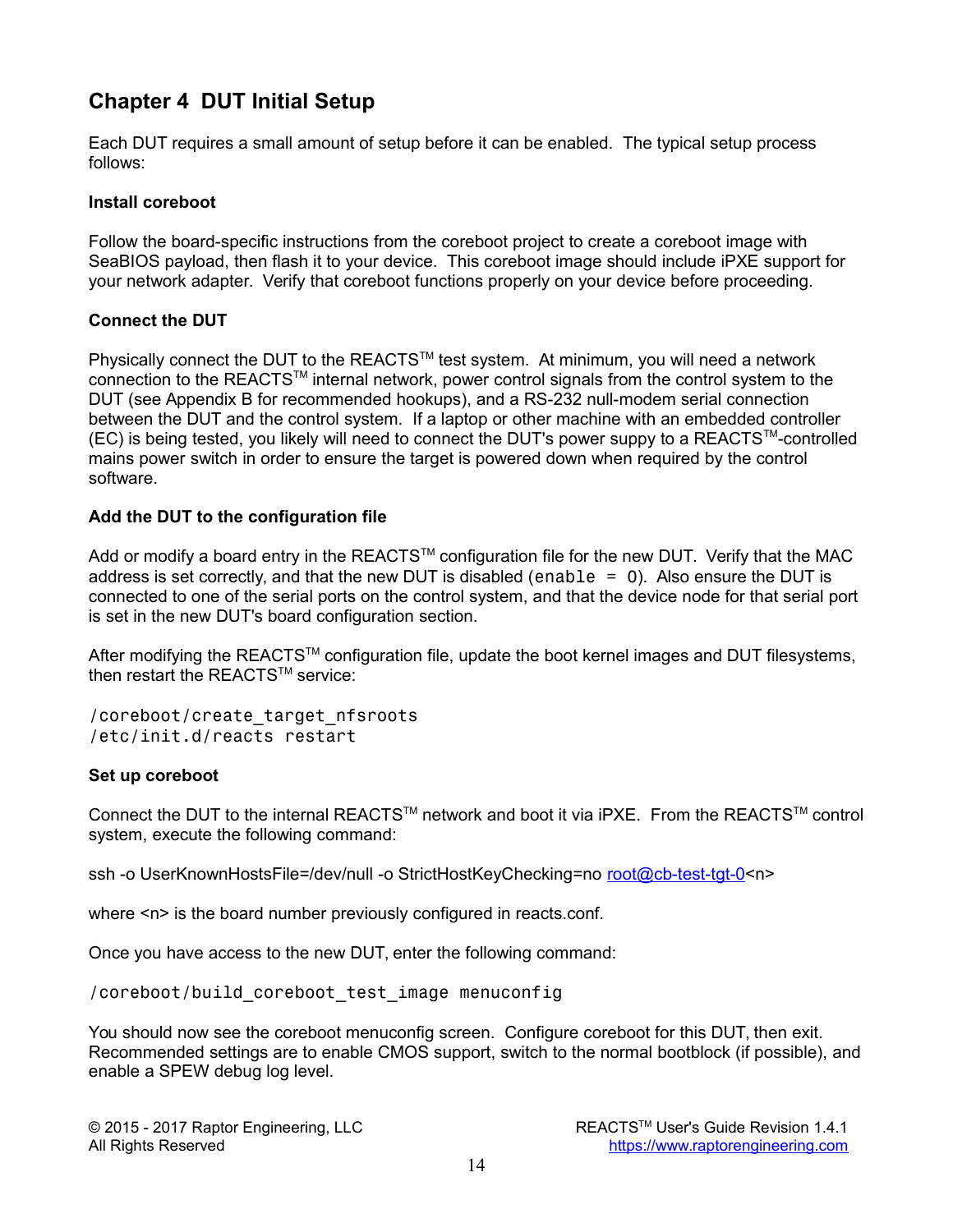### **Create the fallback ROM image**

After you have exited the coreboot menuconfig system, execute the following command:

/coreboot/build\_coreboot\_test\_image fallback <manufacturer id> <device id>

where <manufacturer id> and <device id> are the Vendor ID and Product ID of your networking device, respectively.

Congratulations! The DUT is now configured for automatic test. Power off the DUT via

init 0

### **QEMU setup**

QEMU testing relies on a dual-ported QEMU host machine, with one network port physically attached to the internal test network and the other network port attached to the same external LAN as the REACTS<sup>™</sup> control system. The gemu guest needs to have the internal test network port attached, and the REACTS™ control system needs to have ssh access to the QEMU host over the external LAN in order to start and stop QEMU virtual machines. The user is responsible for configuring the QEMU host using bridged networking between the internal test network interface and any QEMU DUT virtual machines contained on the host.

Due to the lack of a BIOS update utility and physical serial port, QEMU DUTs require additional setup to function correctly. You may safely skip this step for non-QEMU DUTs. The goal of this process is to allow the QEMU DUT to make test ROMs available to the QEMU host, even after the QEMU DUT has been powered down, and to make a virtual serial cable available between the QEMU DUT and host.

First, set up an NFS export (/coreboot/roms) on the QEMU host. Allow the QEMU DUT to mount this directory read/write. Next, boot the QEMU DUT and log in from the REACTS control system via the previously given ssh command. Then, open /etc/fstab on the QEMU DUT for editing and append the following line:

cb-test-qemu-host:/coreboot/roms /coreboot/roms nfs rw 0 0

Adjust the content if necessary to match your configuration, then save the file and exit the editor.

Before your QEMU DUT can be used, a virtual serial cable must be provided between the DUT and the host machine so that debugging information can be captured and reported if necessary. An example setup script has been provided in the following location:

/coreboot/qemu\_host\_files/scripts/start\_serial\_bridge

Copy the referenced script to the QEMU host and modify as needed, then configure the QEMU host to run that script once on every boot.

Finally, power off the DUT via

init 0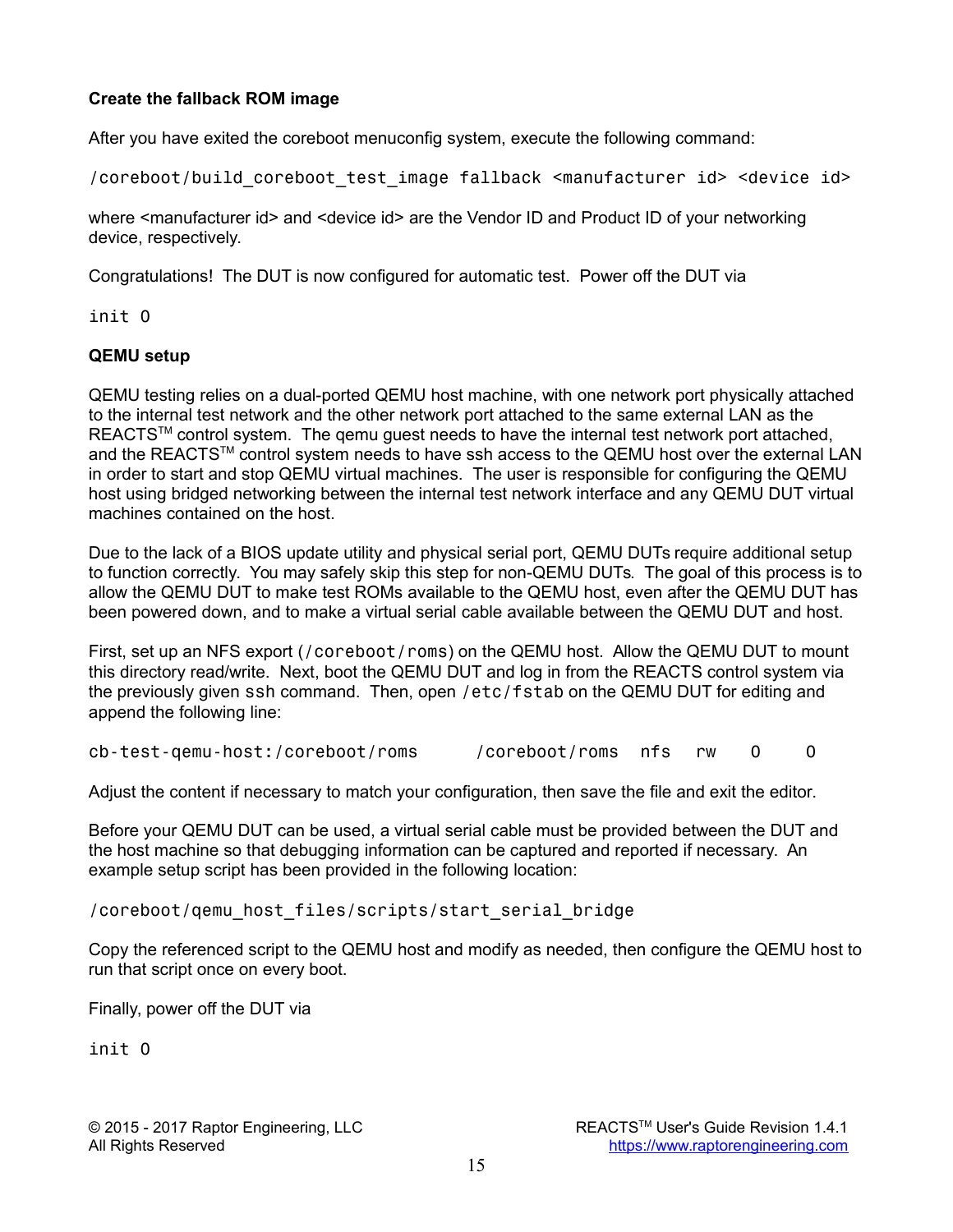### **Enable automatic testing of the DUT**

Set enable  $= 1$  in the main REACTS<sup>TM</sup> configuration file to enable automatic testing. You do not need to restart the REACTS™ service for this change to take effect.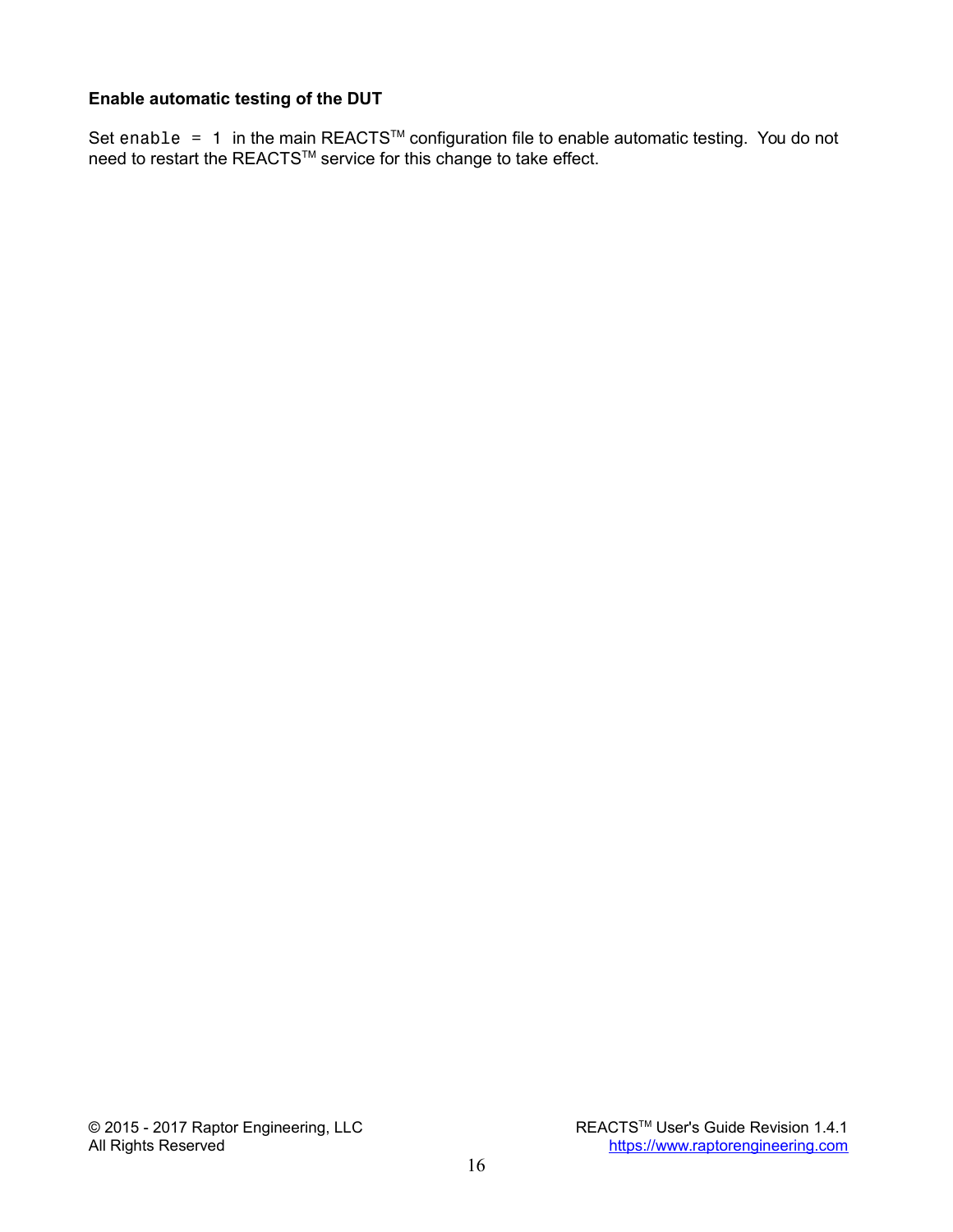# **Chapter 5 Gerrit Integration**

The REACTS™ system supports automatic testing of proposed changsets uploaded to Gerrit. To use this feature, you will need a Gerrit bot account and valid SSH key.

To activate, first upload your Gerrit bot SSH key to the test control system – for example, to /root/.ssh/id rsa gerrit. Next, configure the gerrit section in the REACTS™ configuration file with your bot account information and key file location. Finally, restart the REACTS™ service.

If you wish to make the test logs available to the general public, you will need to set up a Web server that publishes the contents of the /coreboot build logs directory; then, set test result base url to the base URL of that Web server. For example, if you make the coreboot test log directory available at [http://myhost.com/coreboot,](http://myhost.com/coreboot) you will need to set test result base  $url = http://myhost.com/coreboot.$ 

To request testing of a changeset on Gerrit, add the aforementioned Gerrit bot account as a reviewer to that changeset. The REACTS<sup>TM</sup> system automatically tests the active changeset when added as a reviewer – and continues to test any changesets uploaded thereafter, posting test results to that Gerrit changeset.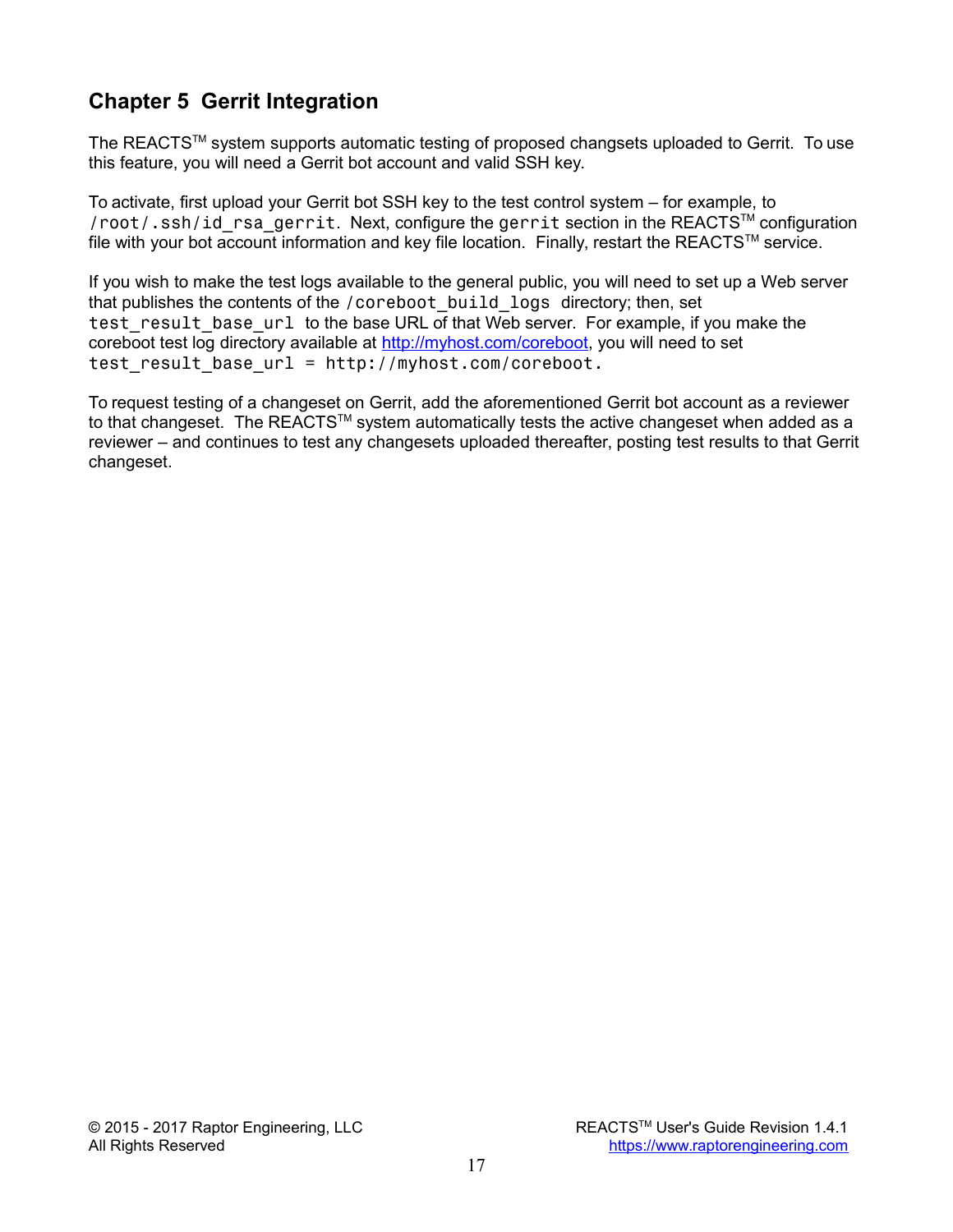# **Chapter 6 Test Flow**

This section details the overall flow of a test, from remote change through local DUT boot and verification, to upload of test results to the remote server.

All test requests are queued inside the monitor gerrit process. Two test request types are currently supported: Gerrit-initiated requests, and automaster requests. Automaster requests are fired via a standard cron job, and, unlike Gerrit requests, do not stack up in the queue. Gerrit requests are initiated when the Gerrit bot user associated with the test stand is added as a reviewer to a changeset, or when a re-review request is sent from a changeset on which the same Gerrit bot user already is set as a reviewer.

When a test request reaches the head of the queue, execute test on target is called with appropriate command line parameters. This, in turn, calls board integration/target control with the appropriate parameters to power on the DUT(s) in fallback mode. As soon as each DUT is booted, /coreboot/build coreboot test image is executed on that DUT; this script is responsible for fetching the specified changes from GIT and building the new test ROM image.

As soon as a DUT has finished building the test ROM image,

board integration/target control is called again to flash the test image to the DUT's ROM. After the flash process completes, the DUT is fully powered down and rebooted once to ensure that faulty or changed NVRAM settings do not cause a false negative result. After power down, the corresponding serial port is opened and the DUT is powered on for testing. If the DUT boots into Linux before the prescribed timeout period has elapsed, several tests are executed within the Linux environment to check for the presence and correctness of cbmem data, nvram data, and other BIOSprovided or BIOS-controlled data structures. Provided all these tests are successful, the DUT is again powered down and rebooted for final analysis. If any of the various checks fail, including if the DUT does not boot, the DUT is forcibly powered off and rebooted in fallback mode. Once the DUT boots into fallback mode, a second build sequence is executed, this time with the serial console enabled. After this new debugging image has been flashed, the previous test sequence is repeated and the results are stored.

When running in automaster mode, each DUT independently either uploads a board-status report via the /coreboot/upload\_board\_status\_reports script, or the test thread reports failure to the mailing list via the report board test failure script. In Gerrit mode the main test script waits for all DUTs to finish testing, then agglomerates all results into a final verdict. In all cases, the RS-232 output from failed builds is saved to the /coreboot build logs directory on the REACTS™ control system.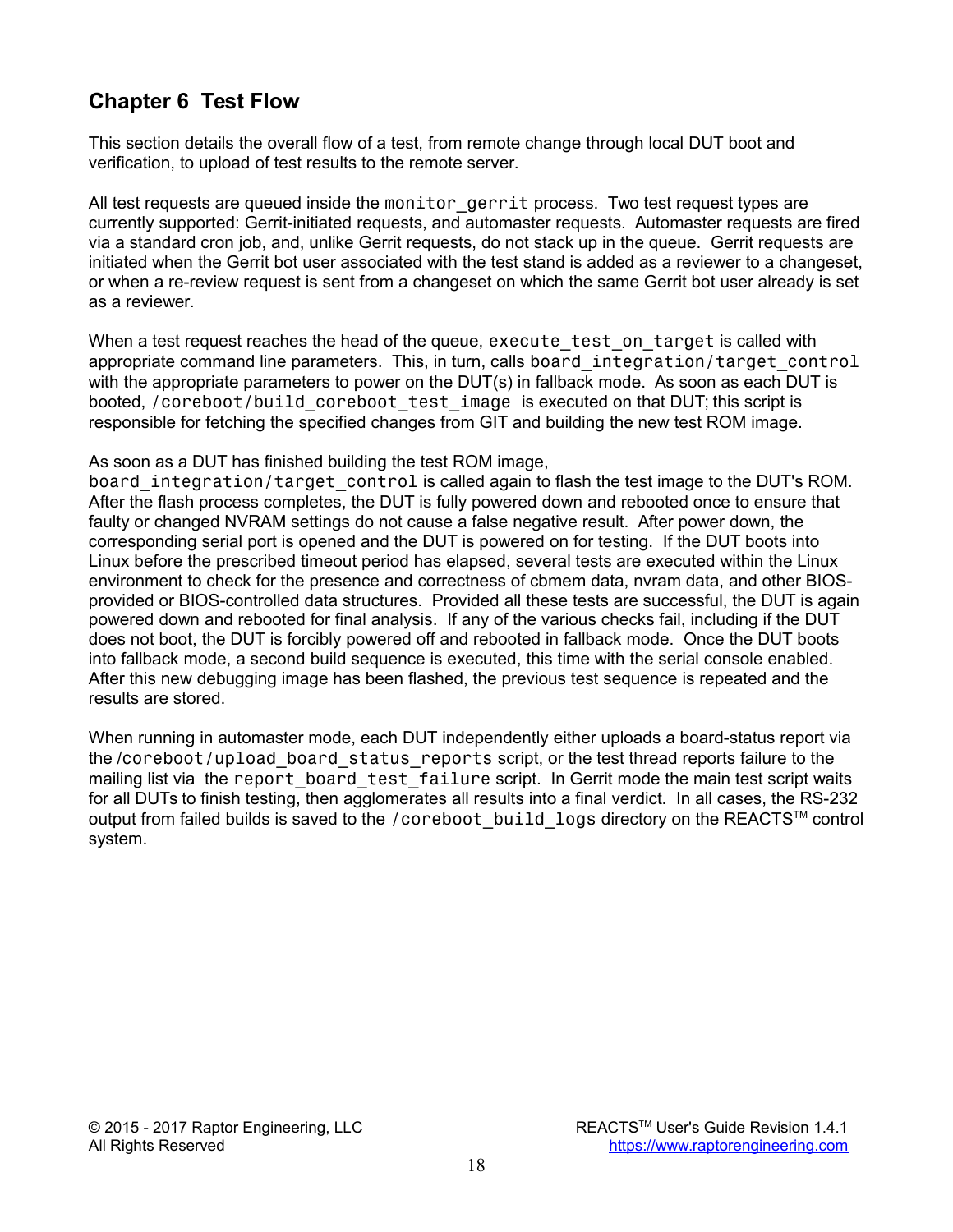# **Chapter 7 Troubleshooting**

*Symptom*: The REACTS™ system consistently marks a single DUT as failed.

*Resolution*: There are several potential causes for this failure. First and foremost, verify that coreboot is fully functional on the DUT by checking for bootability, verifying full cbmem functionality, and verifying that nvram works. If the target boots but cbmem and/or nvramtool do not function – and cannot be repaired  $-$  you may want to set the extended test key for that board to 0 in order to to bypass all checks except basic bootability.

Symptom: The REACTS™ system is unable to test any changes, and reports a GIT SCM failure.

*Resolution*: The most likely causes of this failure are a lack of network connectivity and an invalid REACTS<sup>™</sup> Gerrit configuration. Try pinging the host specified in the gerrit configuration section to check for network connectivity. If that works, verify that the Gerrit username and SSH key are valid, that the SSH key has been installed into the specified location on the REACTS™ system, and that the correct Gerrit project name has been specified.

*Symptom*: DUTs randomly fail to pass testing, sometimes with strange symptoms, such as all extended tests failing or the resultant debug boot functioning normally.

*Resolution*: This may be caused by a timeout that has been set too low. Try increasing the timeout value to see if the system becomes stable. The timeout is a balance between decreased overall test time in the event of boot failure and false positives in the case of a transient slowdown (e.g. increased network traffic).

If you are encountering a technical difficulty that is not described here, please contact us at [support@raptorengineering.com](mailto:support@raptorengineering.com) with a detailed description of your problem. We will do our best to assist with the issue. Entities holding a support contract will receive a response within one or two business days, with same day response turnaround being typical.

There are several log files generated by the REACTS<sup>TM</sup> system  $\frac{1}{g}$  ( $\frac{1}{g}$  coreboot gerrit\*); these files may contain valuable information that could aid in troubleshooting. We ask that any requests for assistance contain a copy of these log files for further analysis.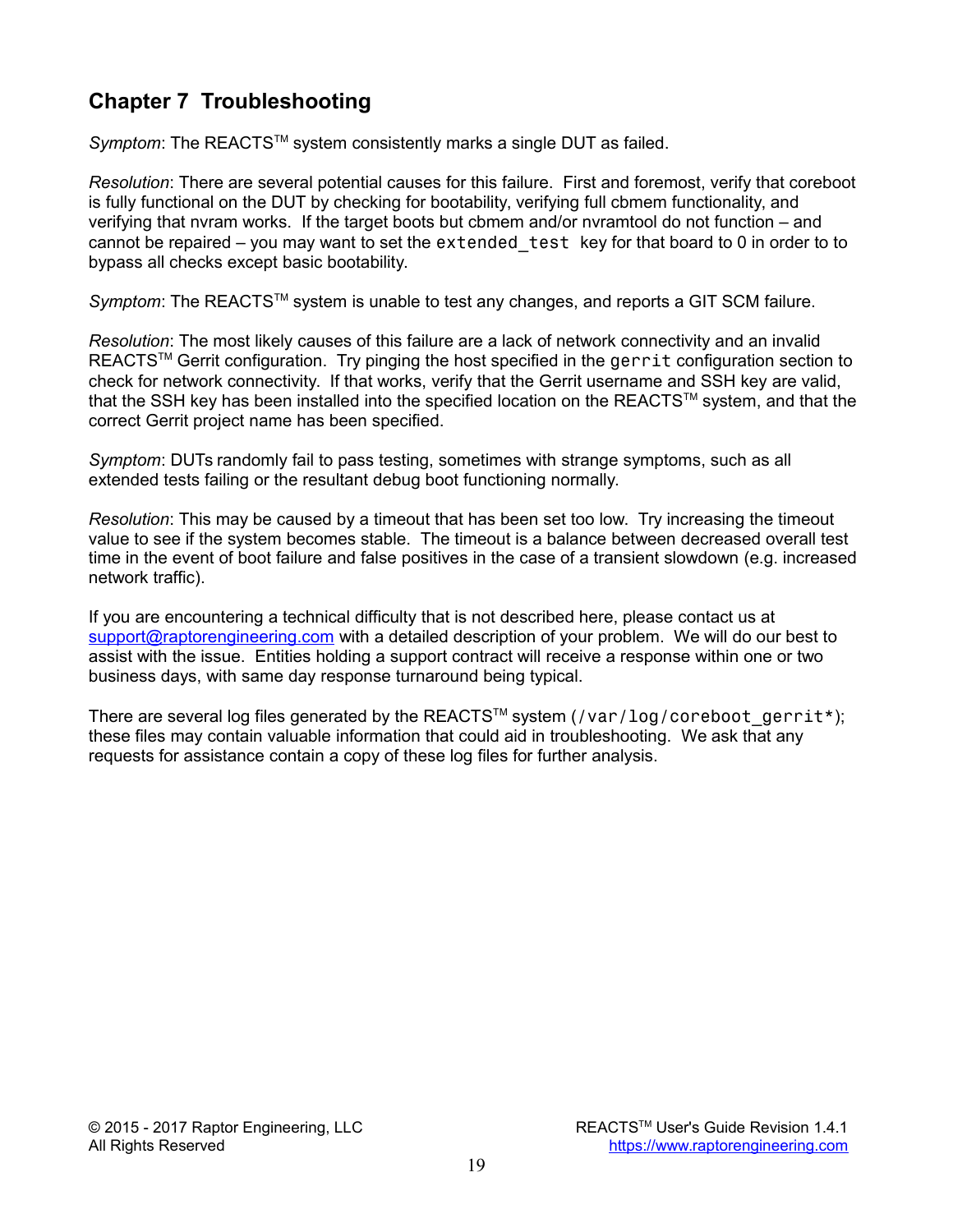# **Appendix A Required Hardware**

The following hardware is recommended for use in the REACTS™ system:

- 1 Raspberry Pi v2 (mandatory)
- 1 AX88178-based USB to Gigabit Ethernet adapter
- 1 5-port or 8-port Gigabit Ethernet switch (adjust according to the number of DUTs expected)
- 2 EnerGenie EG-PM2 programmable power strips (optional)
- 2 4-port USB hubs
- 5 FTDI USB to RS-232 serial adapters (adjust according to the number of DUTs expected)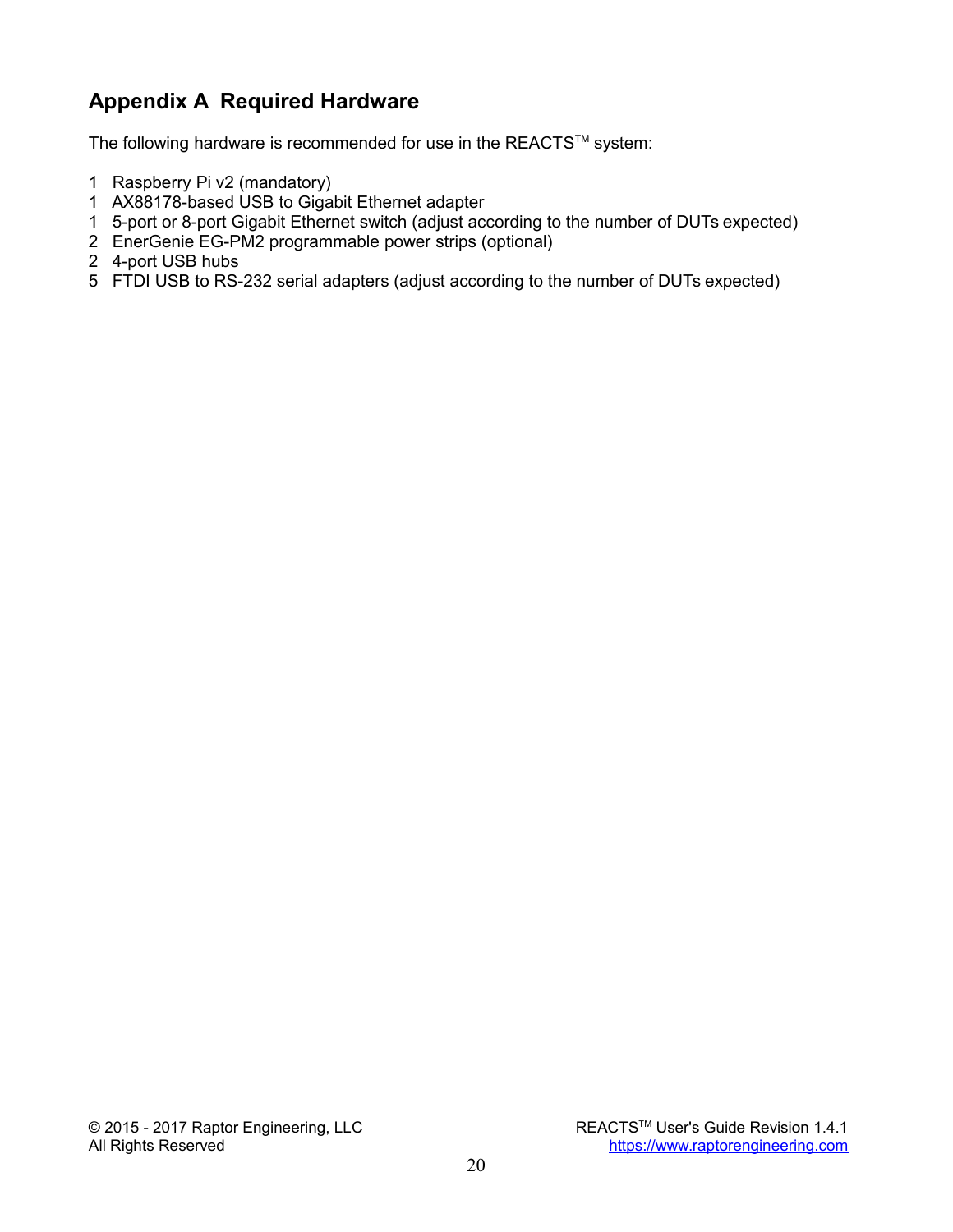

# **Appendix B DUT Signals and Wiring**

© 2015 - 2017 Raptor Engineering, LLC REACTS™ User's Guide Revision 1.4.1<br>All Rights Reserved **REACTSTM** User's Guide Revision 1.4.1 [https://www.raptorengineering.com](https://www.raptorengineering.com/)